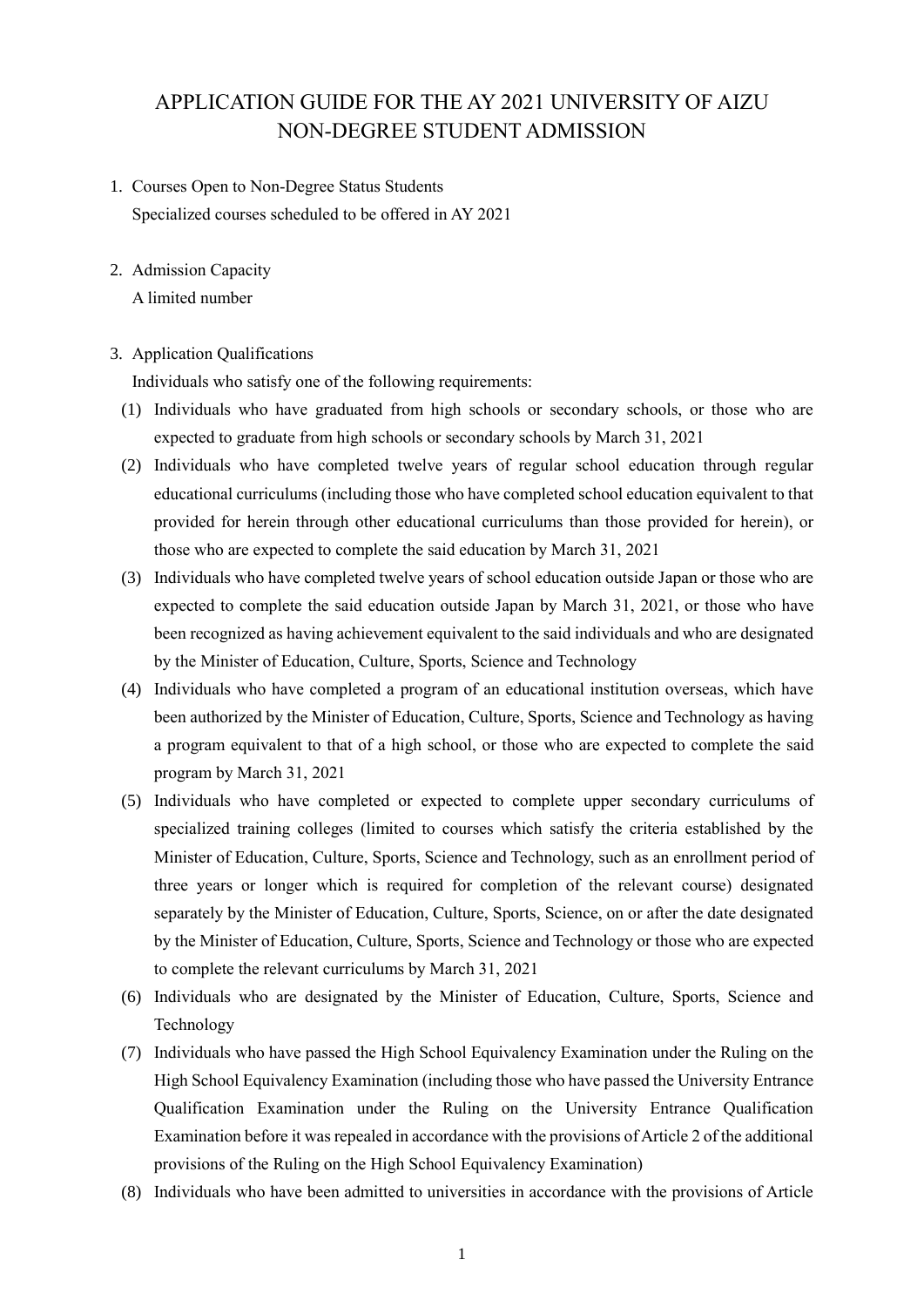90, Paragraph 2 of the School Education Law of Japan, and who have been recognized as having scholastic ability appropriate for education at the University of Aizu

- (9) Other than those individuals provided for in the preceding items, individuals who have been recognized by the University President through examination of qualifications for application to the University of Aizu as possessing scholastic ability equivalent to or higher than that of a high school graduate and who will have reached the age of eighteen by March 31, 2021.
	- \* With regard to applicants for the AY 2021 October Admission, the date, "March 31, 2021", shall be read as "September 30, 2021" in the application qualifications described above.

#### 4. Application Procedures

(1) Application Method

Applications must be submitted in person or by postal service.

In the case that you will bring the applications directly to the University, please submit the documents to the Student Recruiting Section of the Student Affairs Division. Applications will be accepted from 9:00 a.m. to 5:00 p.m. (excluding non-working days for the University).

(2) Deadlines for Completion of Application Procedures

(Applicants residing in Japan)

April Admission: Friday, February 5, 2021 (as postmarked on the envelope) October Admission: Friday, August 6, 2021 (as postmarked on the envelope) (Applicants residing outside Japan)

April Admission: Friday, November 6, 2020 October Admission: Friday, May 7, 2021

#### (3) Applications must be sent to:

Student Recruiting Section, Student Affairs Division, The University of Aizu Tsuruga, Ikki-machi, Aizu-Wakamatsu City, Fukushima, 965-8580 JAPAN

- (4) Application Documents (Fill in the provided forms clearly either in Japanese or in English.)
	- a. Admission Application Form (prescribed form)
	- b. Application Fee: 9,800 yen (for AY 2020)

The application fee should be paid to the bank account designated by the University of Aizu as noted below. Please make sure to attach proof of payment of the fee to the back of the admission application form.

(Applicants residing in Japan)

Bank Name: Toho Bank, Aizu Branch

Account Number: 2268703

Account Holder: The University of Aizu

SWIFT code: TOHOJPJT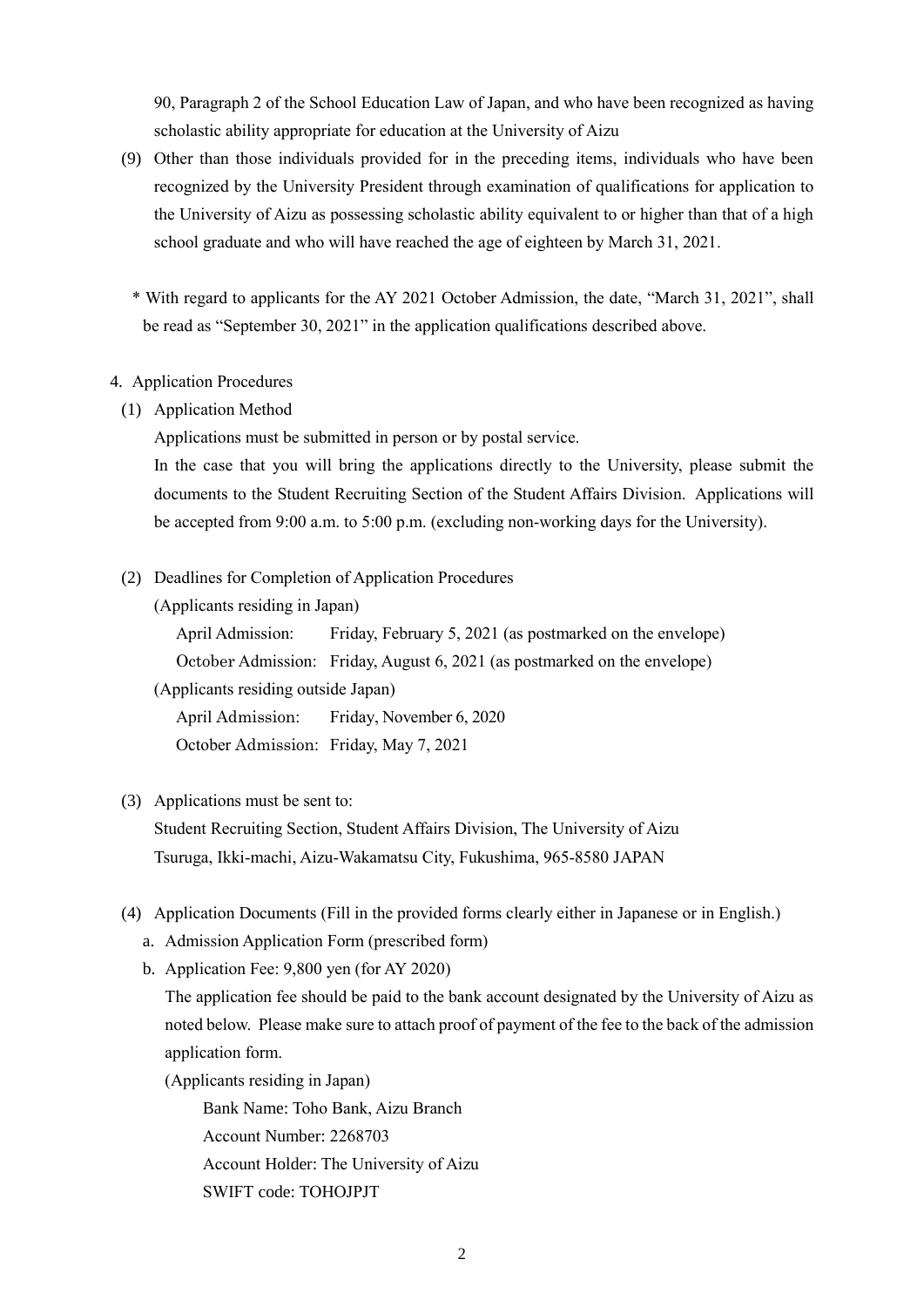(Applicants residing outside Japan)

Bank Name: Mizuho Bank, LTD., Aizu Branch

Account Number:1178709

Account Holder: The University of Aizu

SWIFT code: MHCBJPJT

- \* For notes on money transfers to be made by applicants residing outside Japan, please refer to item a. of (5) "Points to note" below.
- \* The application fee for AY 2021 (the amount and the method of payment) is subject to change.
- c. Academic Transcript and (Expected) Graduation Certificate issued by the highest educational institute in which an applicant was (have been) enrolled.
	- \* Not necessary for those who are expected to graduate from the University of Aizu by the end of March or the end of September, 2021.
- d. Curriculum Vitae (prescribed form)
	- \* Not necessary for those who are expected to graduate from the University of Aizu by the end of March or the end of September, 2021.
- \* (Applicants without Japanese citizenship)

Following documents are also required.

- e. A copy of an official certificate of Japanese or English proficiency test (JPLT, TOEIC, TOEFL, IELTS, etc.) from within two years of the application deadline
	- \* Admission as a non-degree student is conditional on having a minimum level of Japanese and/or English proficiency.
- f. Statement of Financial Support (prescribed form)

The provided form should be filled out by applicant's sponsor.

- g. Documents proving assets of applicant's sponsor. Some examples of the proof are listed below.
	- Certification of the balance of a sponsor's account issued by a financial institute written in English. The sponsor's name, account balance and the date have to be included in the certification.
	- Certification of employment and annual income of a sponsor issued by the sponsor's employer written in English.
- h. A photocopy of a passport, a certificate of residence, or residence card. Some examples of the proof are listed below.
	- The page of applicant's passport carrying applicant's name and nationality.
	- Certificate of residence (including permanent residence address).
	- Applicant's residence card or identity card.
- i. Letter of Recommendation

This should be prepared in English using any format and sealed by a faculty advisor, etc. who can objectively attest to the applicant's academic ability, achievements, etc.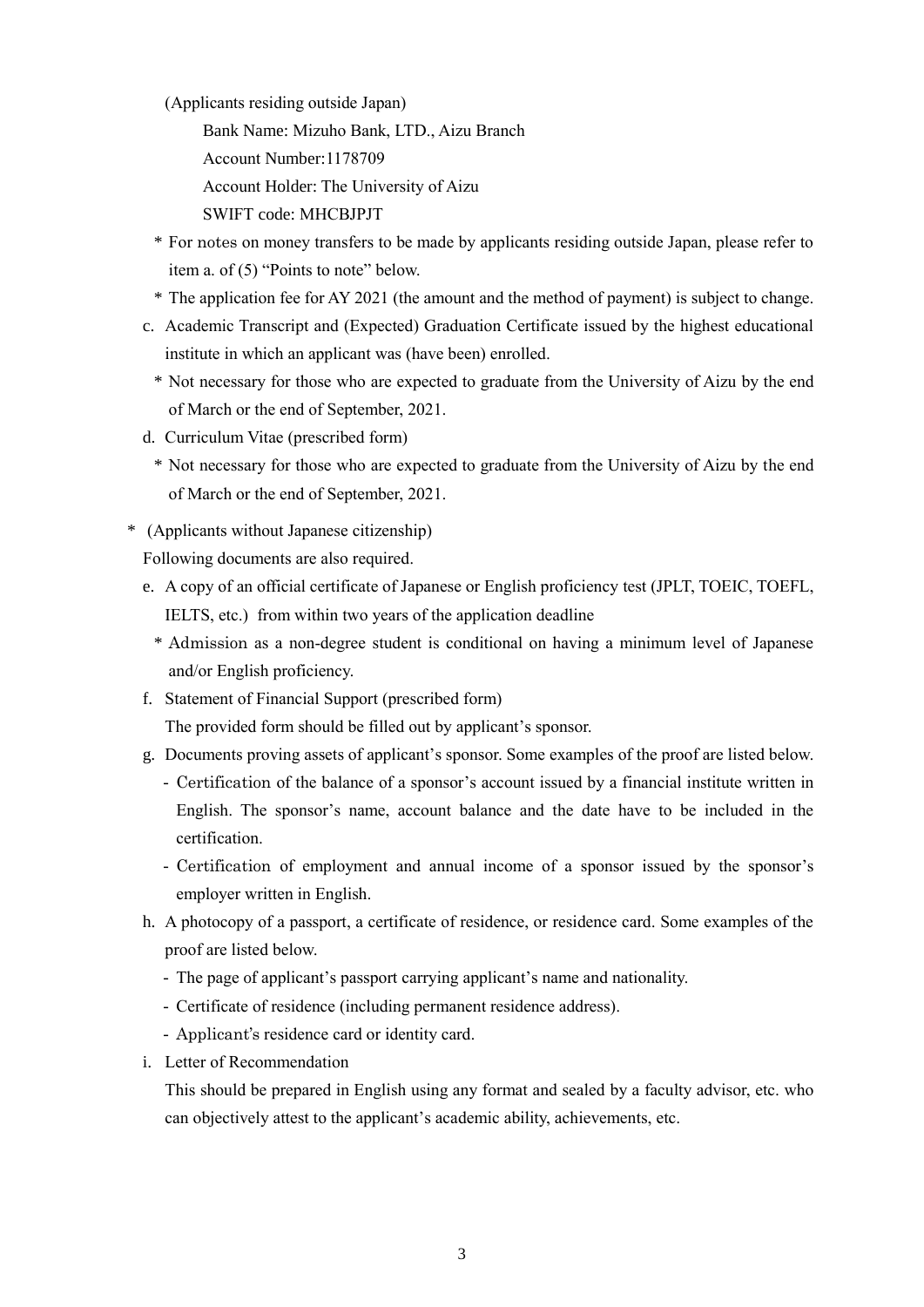- (5) Points to note
	- a. When paying by international remittance, please assure that the remitter name is identical to the applicant name, that the amount deposited in the designated account is 9,800 yen, and attach documents verifying this remittance to the application package.

If the remitter name is different from the applicant name, contact the Student Recruitment Section  $\leq$  admission  $\omega$ -aizu.ac.jp>. If possible, add a comment to the remarks field on the remittance request form that the remittance is an application fee.

Since an application cannot be accepted if the full examination fee is not received due to the deduction of remittance fees, make certain to inform the financial institution that the applicant will bear all remittance fees.

Further, please note that in the event that the bank where the remittance is requested cannot directly transfer funds to the account specified by the University, intermediary financial institutions will require payment of handling fees.

b. Incomplete applications will not be accepted. Once received, any change in the contents of the application documents will not be accepted.

In the case of a change in applicant's address or contact address, an applicant should report this information immediately to Student Recruiting Section of the University of Aizu.

- c. Late applications will not be accepted.
- d. Once received, the application documents and application fee will not be returned under any circumstances.
- e. Should any false statements be discovered in the application documents, admission may be denied, even if admission has been approved.
- f. Applicants with handicaps who may require special considerations to be given for studying at the University must submit an application for consultation (no prescribed form) that describes the items listed below to the Student Affairs Division of the University of Aizu.
	- Applicant's name and address (including applicant's contact telephone number)
	- The name of the educational institute from which the applicant graduated
	- Types and seriousness of disability (those who receive medical treatment must attach a medical certificate.)
	- Specific items requiring special considerations for studying at the University
	- Special measures that had been taken at the educational institute, etc. from which the applicant graduated
	- The applicant's state in daily life
- g. International students must apply for enrollment in courses for a total of at least six academic credits per quarter. (Registration for 10 hours or more in real-time class per week is required to obtain the status of residence for study in Japan.)
- 5. Selection Method

Successful applicants shall be selected based on screening of documents submitted.

If there is something unclear about the documents, applicants may be asked detailed questions over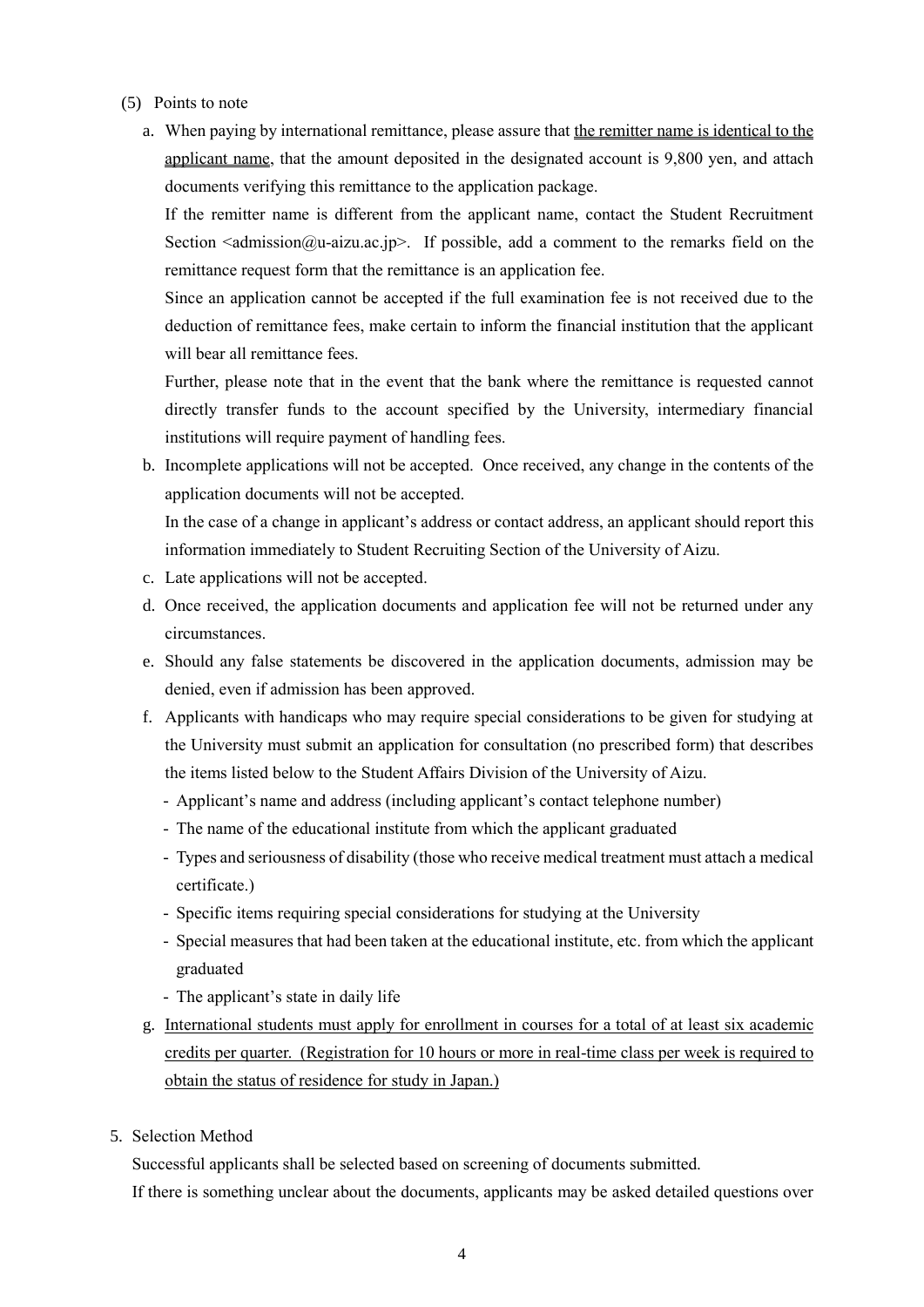the phone, e-mail, Skype, etc. Moreover, even if an applicant passes the selection process, admission to the University of Aizu will be revoked if the applicant is unable to receive a certificate of eligibility for residence in Japan due to reasons such as their lack of ability to pay their expenses.

## 6. Announcement of Successful Applicants

A notification shall be made to each successful applicant after the selection.

## 7. Admission Procedures

- (1) Admission Procedures and the Period for Completion of Admission Procedures Documents necessary for admission and the period for completion of admission procedures will be notified to successful applicants when the admission approval announcement is sent to them. Should any individual fail to complete the admission procedure by the prescribed date, the individual shall be regarded as having declined enrollment in the University.
- (2) Where to Complete the Procedure: Student Recruiting Section, Student Affairs Division, The University of Aizu Tsuruga, Ikki-machi, Aizu-Wakamatsu City, Fukushima, 965-8580 JAPAN
- (3) Admission Fee: 28,200 yen (for AY 2020) Admission fees must be paid to the designated bank account by the deadline.
- (4) Tuition: 14,400 yen per credit (for AY 2020)

Students will be requested to pay the tuition in one lump sum for the credits by the last day of the month they are admitted to the University.

International students must pay 86,400 yen (six credits) into designated bank account by the admission deadline. Those who wish to take academic credits over six must pay the additional tuition fee by the last day of the month they are admitted to the University.

- \* The admission fee and tuition for AY 2021 (the amounts and the method of payment) are subject to change.
- \* Once received, admission documents will not be returned under any circumstances.
- \* Once received, admission fees will not be returned in principle.

### 8. Other

(1) Living Expenses

Approximately 50,000 - 100,000 yen per month is necessary for living expenses, excluding tuition.

(2) Handling of Personal Information

Personal information shall be handled in accordance with the "Act on the Protection of Personal Information Held by Independent Administrative Corporations" and the "Regulation on the